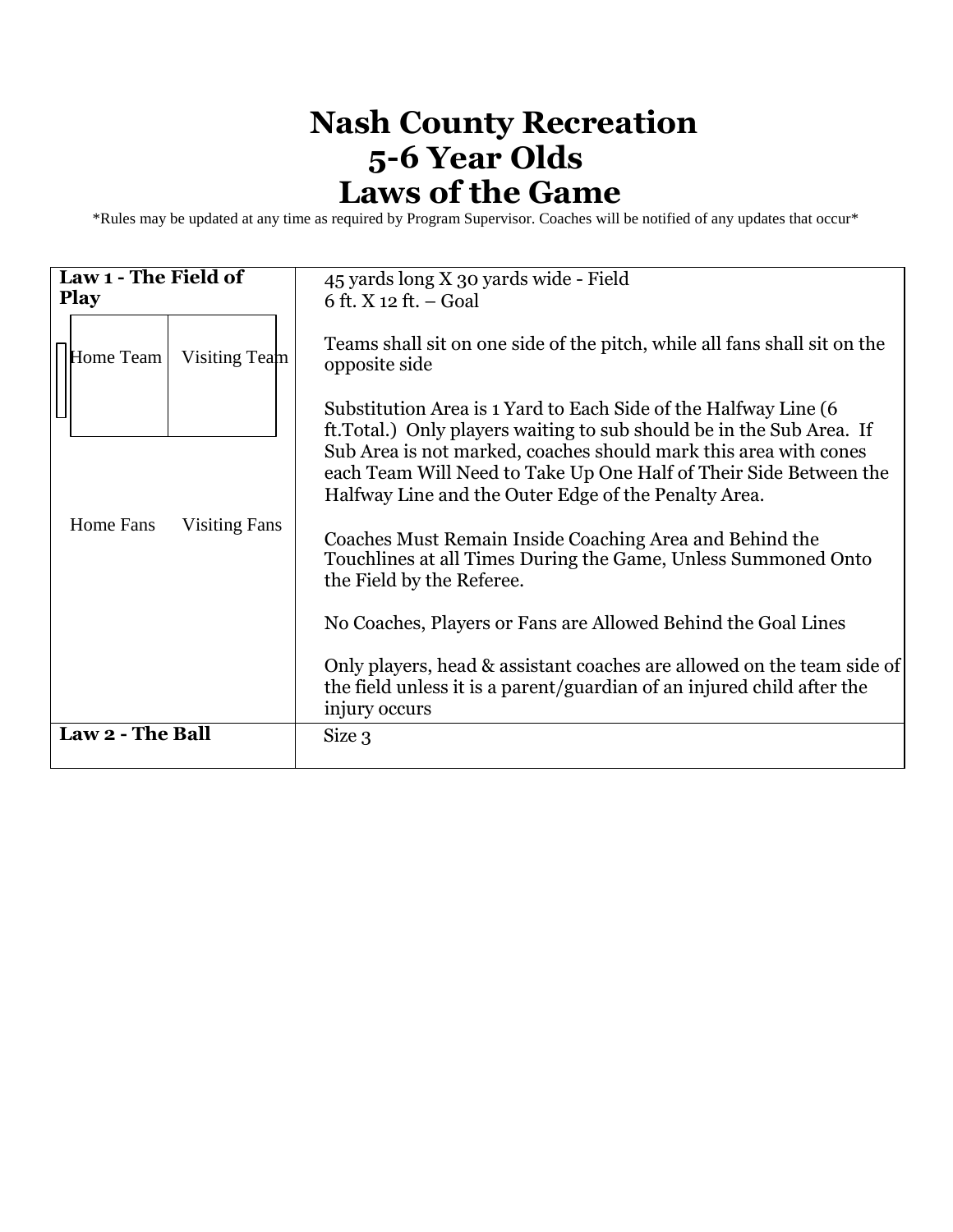| Law 3 - Number of | 5 (Includes Goal Keeper)                                                        |
|-------------------|---------------------------------------------------------------------------------|
| <b>Players</b>    | Minimum 4 Players to Play                                                       |
|                   | *All players present must play half the game.                                   |
|                   | There are no forfeits. If one team does not have enough players, teams          |
|                   | will divide up evenly and play.                                                 |
|                   | Substitutions: Can be Made Prior to Throw-In (in your favor), Goal-             |
|                   | Kicks, After Goal has Been Scored, Between Quarters, When Referee               |
|                   | has Stopped Play for Injury or After a Player has Been Cautioned                |
|                   | The Referee Must be Informed Before Proposed Substitution is Made               |
|                   | The Substitute Player Must Enter the Game From the Half-way Line                |
|                   | If this does not occur, the player will have to be returned to the bench        |
|                   | and start the substitution process. The only exception is for injuries.         |
|                   | All players must be substituted into the game at least once by half-            |
|                   | time                                                                            |
|                   | <u>Mercy Rule:</u> A team that is ahead by 5 goals or more and has players that |
|                   | have score 3 or more of those goals, will be required to either a) move all     |
|                   | applicable players to "defensive or goalkeeper" positions (player can           |
|                   | NOT cross over the halfway line or score additional points at this time)        |
|                   | or b) take applicable players off the field. If this lead drops to a three-     |
|                   | goal differential (example 5 goals v 2 goals), then the team may return         |
|                   | affected players to original positions if desired.                              |
|                   |                                                                                 |

| Law 4 - Player's | Shin-guards                                                                                                                                                                                                                                                                                                                                                                                                                                       |
|------------------|---------------------------------------------------------------------------------------------------------------------------------------------------------------------------------------------------------------------------------------------------------------------------------------------------------------------------------------------------------------------------------------------------------------------------------------------------|
| Equipment        | Long socks to cover the shin-guards                                                                                                                                                                                                                                                                                                                                                                                                               |
|                  | Cleats (with no metal or toe cleats)                                                                                                                                                                                                                                                                                                                                                                                                              |
|                  | Jersey                                                                                                                                                                                                                                                                                                                                                                                                                                            |
|                  | Shorts or athletic pants                                                                                                                                                                                                                                                                                                                                                                                                                          |
|                  | No jewelry or accessories are allowed to be worn                                                                                                                                                                                                                                                                                                                                                                                                  |
|                  | This includes, but is not limited to, bracelets, necklaces, rings,<br>$\circ$                                                                                                                                                                                                                                                                                                                                                                     |
|                  | earrings, hair accessories made from a hard material (such as hard                                                                                                                                                                                                                                                                                                                                                                                |
|                  | plastic or metal), etc.                                                                                                                                                                                                                                                                                                                                                                                                                           |
|                  | Please note that if a player has earrings or hair accessories that cannot be<br>$\circ$<br>removed, then they can participate as long as the earring or accessory is<br>covered or secured. For example: earrings can be covered by band aides or hair<br>accessories made from a hard material can be covered by a soft material such<br>as a cloth<br>If there is any question if a player may participate due to equipment, coaches<br>$\circ$ |
|                  | must contact field site supervisor for the final verdict                                                                                                                                                                                                                                                                                                                                                                                          |
|                  | Players requiring the use of a medical protective devise, such as a knee                                                                                                                                                                                                                                                                                                                                                                          |
|                  | brace, may do so at the discretion of the referee                                                                                                                                                                                                                                                                                                                                                                                                 |
|                  | Braces including plastic or metal pieces must be completely<br>$\circ$                                                                                                                                                                                                                                                                                                                                                                            |
|                  | covered by a protective sleeve                                                                                                                                                                                                                                                                                                                                                                                                                    |
| Law 5 - Referee  | 1 Referee<br>$\bullet$                                                                                                                                                                                                                                                                                                                                                                                                                            |
|                  | Referee has Ultimate Authority Over the Pitch and Both<br>Benches. Arguing With Referee Will Not be Tolerated<br>Coaches are Responsible for Their Sideline, so if a Parent is<br>$\bullet$<br>Asked to Leave a Game, the Coach may be Asked to Accompany<br>Them                                                                                                                                                                                 |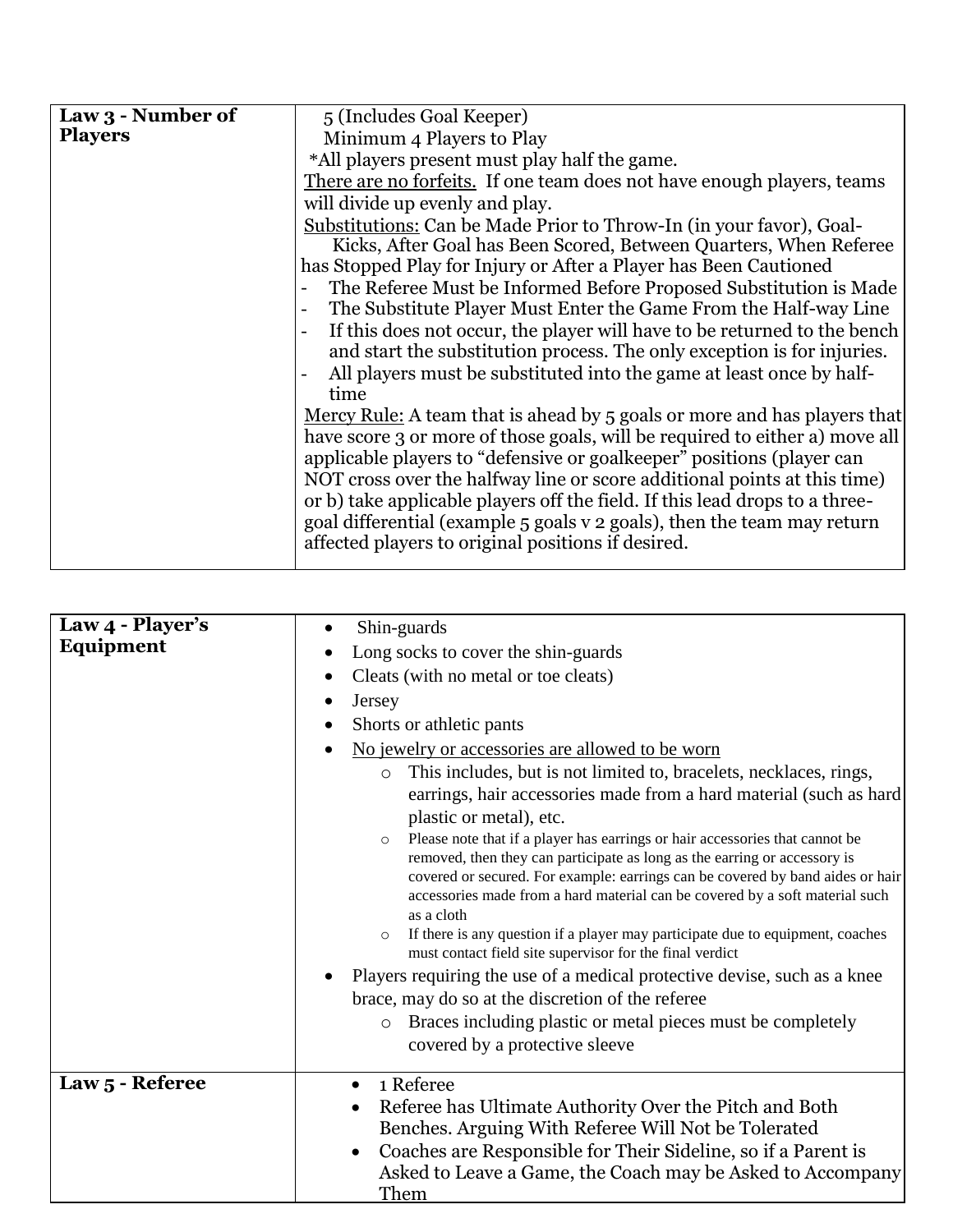| Law 6 - Assistant<br><b>Referee</b>     | None                                                                                                                                                                                                                                                                                                                                                                                                                                                                                                                                                                                                                                                                                                                                                                                                                                                                                                                                                                               |
|-----------------------------------------|------------------------------------------------------------------------------------------------------------------------------------------------------------------------------------------------------------------------------------------------------------------------------------------------------------------------------------------------------------------------------------------------------------------------------------------------------------------------------------------------------------------------------------------------------------------------------------------------------------------------------------------------------------------------------------------------------------------------------------------------------------------------------------------------------------------------------------------------------------------------------------------------------------------------------------------------------------------------------------|
| Law 7 - Duration of                     | 4-8 minute quarters with a 5 minute half time                                                                                                                                                                                                                                                                                                                                                                                                                                                                                                                                                                                                                                                                                                                                                                                                                                                                                                                                      |
| <b>Match</b>                            | A Player <b>Can</b> be Goal Keeper for More Than One Half of any Given<br>Game                                                                                                                                                                                                                                                                                                                                                                                                                                                                                                                                                                                                                                                                                                                                                                                                                                                                                                     |
| Law 8 - Starts and<br><b>Restarts</b>   | Kick-Off at Start of match and beginning of half.<br>For kick off, the players of the team not kicking the ball must be behind<br>the designate line<br>Ball is in Play When it is Kicked and Rotates.<br>A player may score against opponent from the kick-off<br>Kicker CannotTouch the Ball a Second Time Until it has Touched<br><b>Another Player</b>                                                                                                                                                                                                                                                                                                                                                                                                                                                                                                                                                                                                                         |
| Law 9 - Ball In and Out<br>of Play      | The Ball is Out of Play When the Ball has Completely Crossed Over<br>the Entire Line                                                                                                                                                                                                                                                                                                                                                                                                                                                                                                                                                                                                                                                                                                                                                                                                                                                                                               |
| Law 10 - Method of<br><b>Scoring</b>    | A Goal is Scored When the Ball has Completely Crossed Over the<br>Goal-Line, Between the Goal-Post and Under the Cross-Bar                                                                                                                                                                                                                                                                                                                                                                                                                                                                                                                                                                                                                                                                                                                                                                                                                                                         |
| Law 11 - Offside                        | Not Enforced                                                                                                                                                                                                                                                                                                                                                                                                                                                                                                                                                                                                                                                                                                                                                                                                                                                                                                                                                                       |
| Law 12 - Fouls and<br><b>Misconduct</b> | Slide Tackles are NOT Allowed- after the first instance, the player will<br>be verbally warned. If there is a second instance, the player will have to<br>leave the field for at least 5 minutes.<br>Headers are NOT Allowed. Indirect Kick will be Awarded to<br>Opposing Team.<br>An Indirect Free-Kick Will be Awarded Resulting From the Kicking<br>of an Opponent, Tripping, Slide Tackle, Jumps at an Opponent,<br>Charges an Opponent, Strikes or Attempts to Strike an Opponent,<br>Pushing, Spitting, Holding or a Hand Ball, Dangerous<br>Play, Charging, Obstruction or Charging the Goal Keeper, Delay of<br>Game or the Goal Keeper Touching the Ball With Hands After it has<br>been Kicked to Them by a Teammate.<br>All Indirect Kicks, Ball Must be Stationary When the Kick is Taken in a<br>manner that moves the ball so it moves and rotates at least half of the<br>circumference of the ball and then Must Touch Another Player Before<br>Entering the Goal |
| Law 13 - Free-Kicks                     | All Indirect Kicks, Ball Must be Stationary When the Kick is<br>Taken and Must Touch Another Player Before Entering the<br>Goal                                                                                                                                                                                                                                                                                                                                                                                                                                                                                                                                                                                                                                                                                                                                                                                                                                                    |
|                                         | Opposing Players Must be 5 Yards From the Ball                                                                                                                                                                                                                                                                                                                                                                                                                                                                                                                                                                                                                                                                                                                                                                                                                                                                                                                                     |
| Law 14 - Penalty Kick                   | None                                                                                                                                                                                                                                                                                                                                                                                                                                                                                                                                                                                                                                                                                                                                                                                                                                                                                                                                                                               |
| Law 15 - Throw-In                       | <b>Two Attempts</b>                                                                                                                                                                                                                                                                                                                                                                                                                                                                                                                                                                                                                                                                                                                                                                                                                                                                                                                                                                |